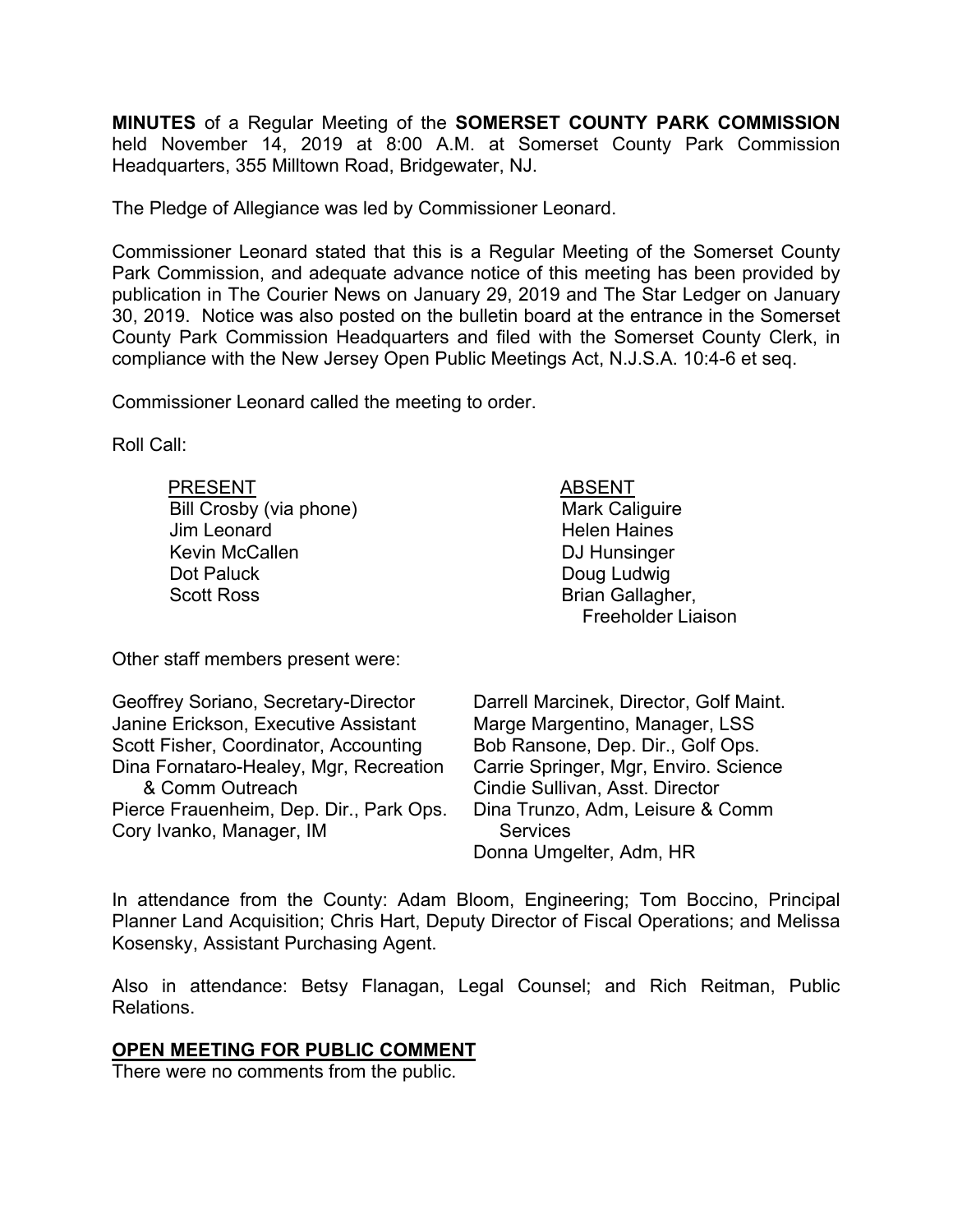# **SERVICE AWARDS**

Commissioner Leonard presented a 5 Year Service Award to Jose Rivera and a 15 Year Service Award to Libero Ravaioli.

# **APPROVAL OF THE MINUTES**

Commissioner Leonard called for the approval of the minutes of the regular meeting held on October 17, 2019. Moved by Commissioner McCallen; seconded by Commissioner Ross. YEAS: Commissioners Crosby, Leonard, McCallen, Paluck, and Ross. NAYES: None. ABSENT: Commissioners Haines, Hunsinger, Ludwig, and President Caliguire.

# **APPROVAL OF BILLS FOR PAYMENT**

The following resolutions were moved by Commissioner Paluck; seconded by Commissioner Crosby. YEAS: Commissioners Crosby, Leonard, McCallen, Paluck, and Ross. NAYES: None. ABSENT: Commissioners Haines, Hunsinger, Ludwig, and President Caliguire.

## **Resolution R19-259 – Payment of Claims**

Resolution authorizing payment of claims in the amount of \$2,203,169.33 comprised of Claims in the amount of \$1,660,470.55, Other Expenses in the amount of \$55,127.31 and Salaries and Wages in the amount of \$487,571.47 for the period of October 18, 2019 through November 13, 2019.

## **Resolution R19-260 - Refund of Recreation Fees**

Resolution authorizes refund of recreation fees.

## **Resolution R19-261 – Confirming Orders**

Resolution authorizes the payment of confirming orders totaling \$14,139.69.

## **Resolution R19-262 – Authorizing Additional Funding for Previously Awarded Contracts (Leisure Services)**

Resolution authorizes additional funds for previously awarded contracts.

## **Resolution R19-263 – Authorizing Additional Funding for Previously Awarded Contracts (Golf)**

Resolution authorizes additional funds for previously awarded contracts.

# **Resolution R19-264 – Authorizing Additional Funding for Previously Awarded Contracts (Park Operations)**

Resolution authorizes additional funds for previously awarded contracts.

# **Resolution R19-265 – Amending and Cancelling Certification of Funds for Previously Awarded Contracts**

Resolution cancels and amends certification of funds for previously awarded contracts.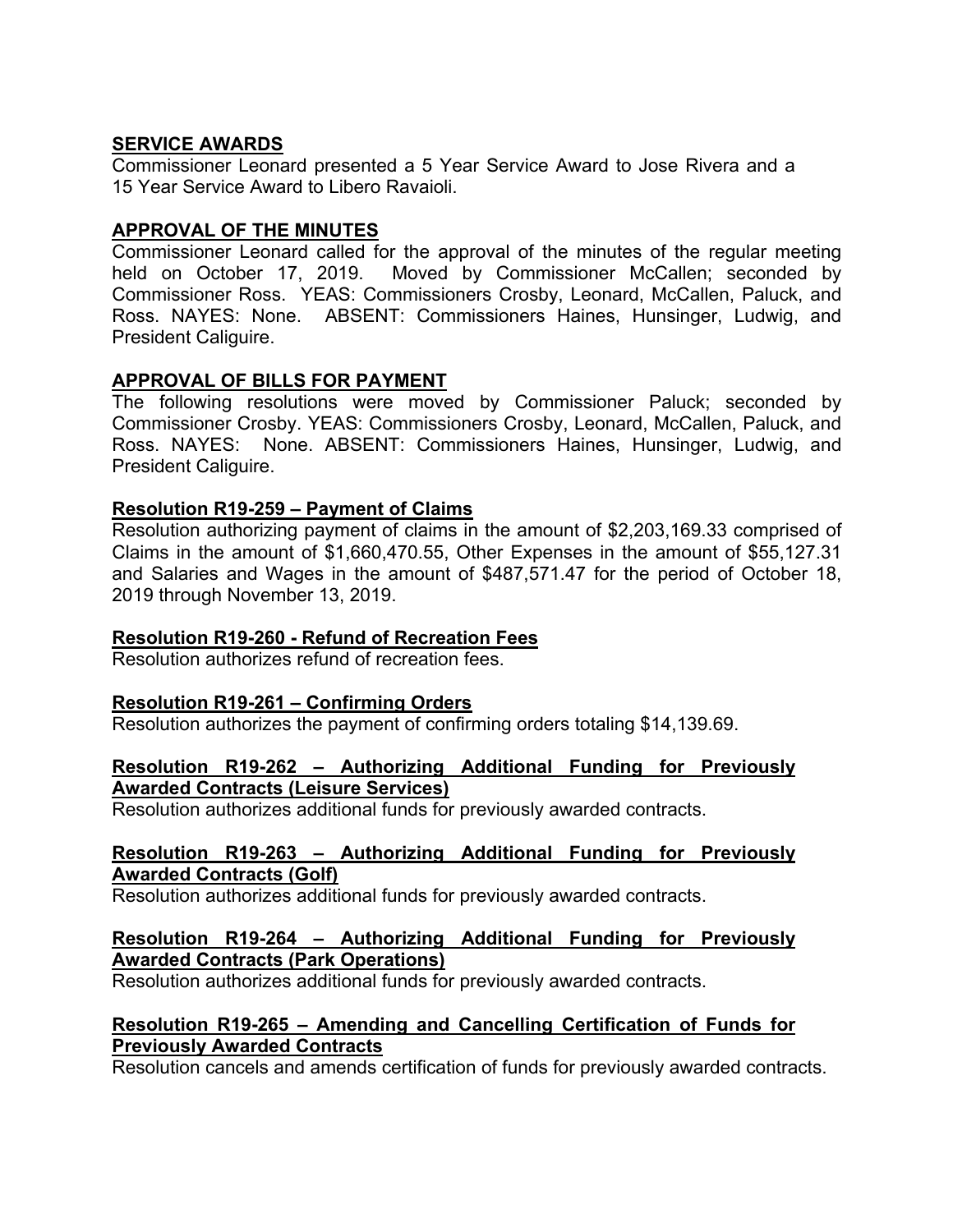# **DIRECTOR'S REPORT**

Director Soriano submitted a report for the month of October 2019.

# **COMMISSION CORRESPONDENCE**

A letter was received from Montgomery Township Administrator requesting the addition of interpretive signage within Skillman Park.

Discussion ensued amongst the Commissioners and it was agreed that Montgomery Township could move forward with formulating a draft Signage Plan with Hunter Research. Director Soriano was instructed to advise the Township to proceed forward with the project and advise the Township that it should coordinate its efforts with the Commission's Leisure Services Committee.

# **CONSENT AGENDA**

## **RESOLUTIONS**

The following resolutions were moved by Commissioner Paluck; seconded by Commissioner Crosby. YEAS: Commissioners Crosby, Leonard, McCallen, Paluck, and Ross. NAYES: None. ABSENT: Commissioners Haines, Hunsinger, Ludwig, and President Caliguire.

## **Resolution R19-266 – Establishing 2020 Public Meeting Dates and Times**

Resolution establishes 2020 Park Commission meeting dates and times.

# **Resolution R19-267 – Authorizing use of County Contract for Purchase of Water Bottles and Cooler Rental or Individual Water Bottles**

Resolution authorizes purchases from W.B. Mason.

# **Resolution R19-268– Authorizing use of County Contract for Purchase of Paper and Envelopes**

Resolution authorizes purchases from Patterson Paper and W.B. Mason.

## **Resolution R19-269 – Awarding Contract for Fall Tree Planting**

Resolution awards contract to JML Landscaping, Inc.

**Resolution R19-270 – Awarding Contract for Perennial Garden Trees and Shrubs**  Resolution awards contract to Sunset Creations, Harmony Tree Care, and SiteOne Landscape Supply.

**Resolution R19-271 – Authorizing use of Educational Co-op Contract for Purchase of Trucks – Pickups, Vans, and Sport Utility Vehicles (2020 Ford Expedition)** 

Resolution authorizes purchase from Beyer Ford with cost not to exceed \$38,033.00.

**Resolution R19-272 – Authorizing use of Educational Co-op Contract for Purchase of Trucks – Pickups, Vans, and Sport Utility Vehicles (2020 Ford F250)**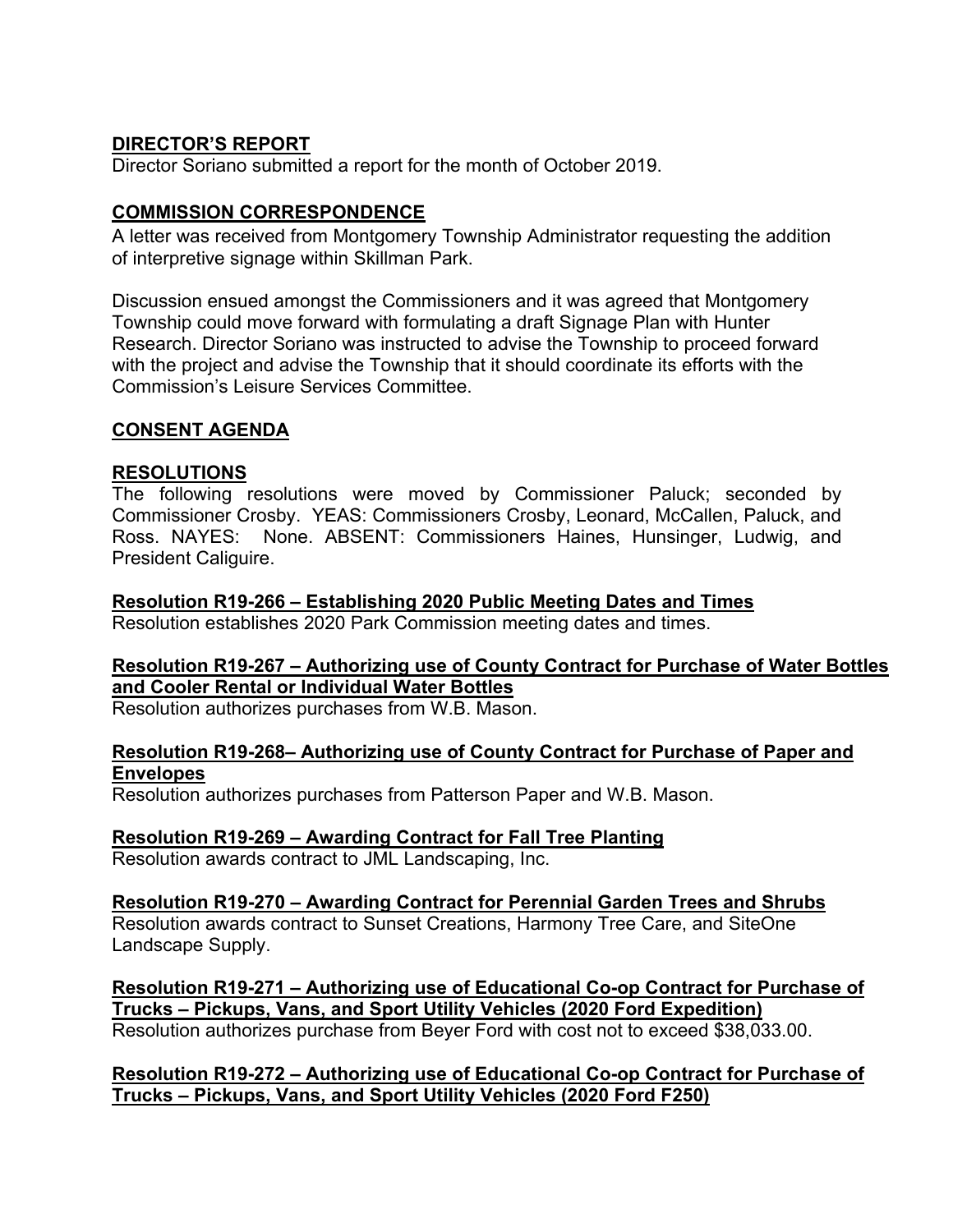Resolution authorizes purchase from Beyer Ford with cost not to exceed \$35,970.68.

## **Resolution R19-273 – Awarding Second of Two One-Year Extensions for Monitoring of Alarms**

Resolution awards contract to Fire Control Electrical Systems, LLC.

**Resolution R19-274 – Authorizing use of State Contract for Citrix Annual Maintenance Support** 

Resolution authorizes contract with SHI.

# **Resolution R19-275– Authorizing use of State Contract for Cisco Maintenance Service Agreement**

Resolution authorizes contract with SHI.

# **COMMITTEE REPORTS**

## **CFO's Report**

Commissioner Crosby, Chair of the Committee, submitted a report for the month of October 2019.

Director Soriano stated that year-to-date revenue is \$146,000.00 short of meeting the anticipated revenue projection. There is need to generate \$1.7million in order to meet the anticipated revenue for 2019.

#### **HUMAN RESOURCES**

Commissioner Leonard, Chair of the Committee, submitted a report for the month of October 2019.

Donna Umgelter, Administrator, Human Resources, stated that the Employee Safety Fair held on November  $6<sup>th</sup>$  at the Somerville Elks was well attended.

#### **LEISURE SERVICES**

Commissioner Ludwig, Chair of the Committee, submitted a report for the month of October 2019.

Dina Fornataro-Healey, Manager, Recreation and Community Outreach, reported that the Park Commission was well represented at the recent Somerset County Business Partnership's Workplace Wellness Expo on October 29<sup>th</sup>. The Park Commission received a \$4,000.00 Grant from the Somerset County Cultural and Heritage Commission for the 2020 Duke Island Park Summer Concert Series. The Park Commission was recipient of the Courier News "2019 Best Of" Award for "Outdoor Amusement" for the Colonial Park Miniature Golf Course. The Park Commission was also awarded "Best Park" for Colonial and Duke Island Parks. Commissioner Leonard gave kudos to Park Maintenance staff for providing a great visitor experience.

Carrie Springer, Manager, Environmental Science, reported that the 42<sup>nd</sup> Annual Festival of Trees will be held at the EEC December  $6<sup>th</sup> - 29<sup>th</sup>$ . Commissioners will be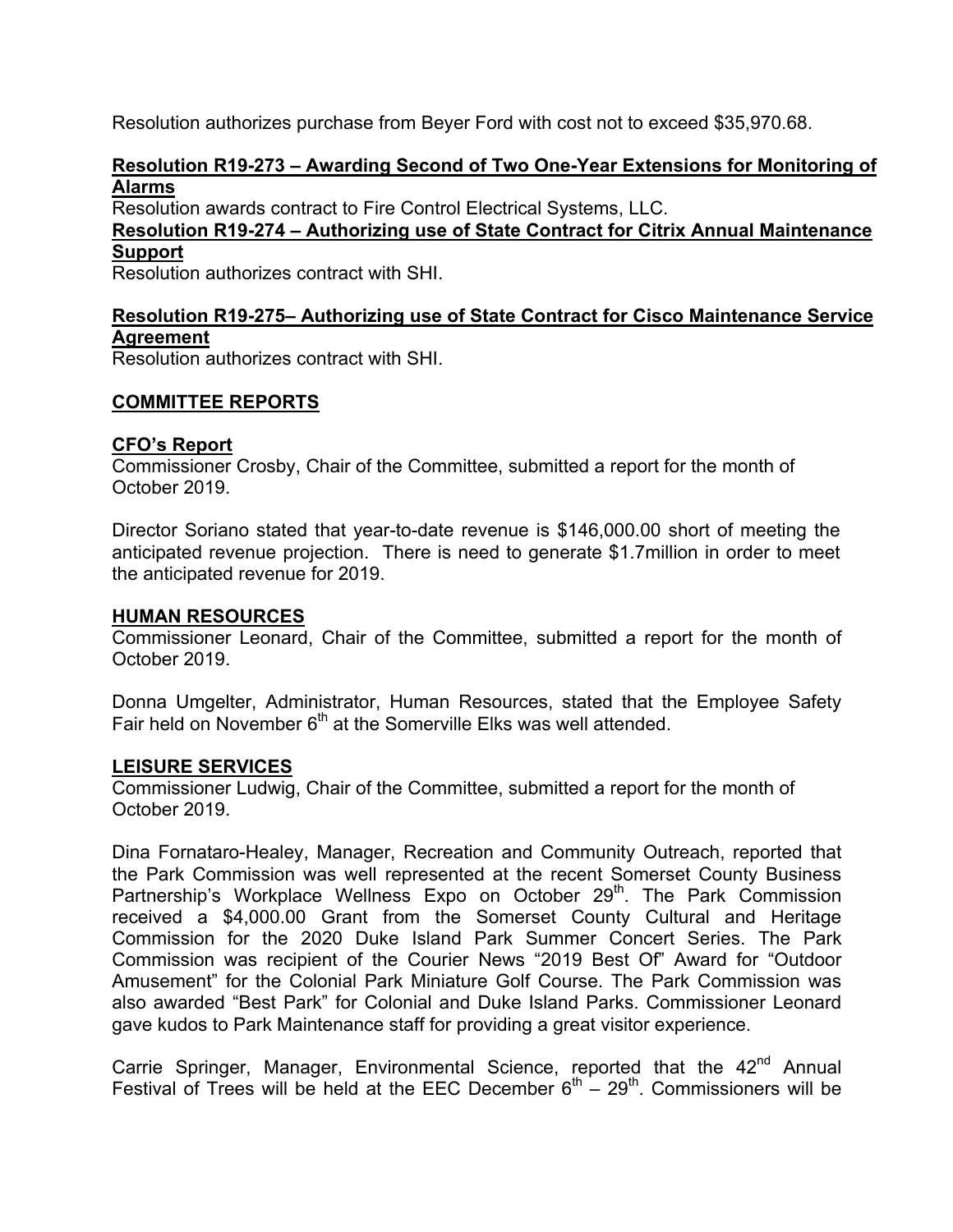receiving an email invite to attend a special opening reception on December  $5<sup>th</sup>$ . Carrie anticipates 50-60 decorated trees at this year's event. EEC Maintenance and Horticulture Staff worked together to remove Ailanthus Trees from EEC property in an effort to reduce the invasion of the Spotted Lantern Fly.

## **GOLF MANAGEMENT**

Commissioner Paluck, Chair of the Committee, submitted a report for the month of October 2019.

Darrell Marcinek, Director, Golf Maintenance, reported that multiple paving projects are underway at various golf facilities. Courses will be winterized next week.

Bob Ransone, Deputy Director Golf Management, reported that Warrenbrook Golf Course closed at the end of October. Green Knoll Golf Course closing was moved up to November  $12<sup>th</sup>$  in an effort to save costs and consolidate play at the golf courses that remain open. Quail Brook Golf Course is slated to close on Decemeber 31<sup>st</sup> leaving Spooky Brook and Neshanic Valley open for the winter. The Golf Gift Card sale event will take place November 25<sup>th</sup> through December 1<sup>st</sup>. Gift cards purchased will include an additional 20% bonus over the cost of the card.

## **INFORMATION MANAGEMENT**

Commissioner McCallen, Chair of the Committee, submitted a report for the month of October 2019.

Cory Ivanko, Manager, Information Management, stated that Verizon has completed the migration of phone lines from copper to fiber connection. Migration at Green Knoll location was not completed due to engineering problems and was rescheduled. Verizon phone upgrade is ongoing.

# **VISITOR SERVICES**

Commissioner Crosby, Chair of the Committee, submitted a report for the month of October 2019.

Cindie Sullivan, Assistant Director, reported that Ranger staff has been assisting with various seasonal events throughout the parks.

## **PROPERTY MANAGEMENT**

Pierce Frauenheim, Deputy Director Park Operations, stated that he is awaiting 2019 license fees from two farmers.

# **PLANNING AND LAND ACQUISITION**

Tom Boccino, Parks Section Principal Planner, Land Acquisition, presented a report for October 2019.

# **CAPITAL FACILIITES – CONSTRUCTION and ENGINEERING**

Adam Bloom, County Park Engineer, submitted a report for October 2019.